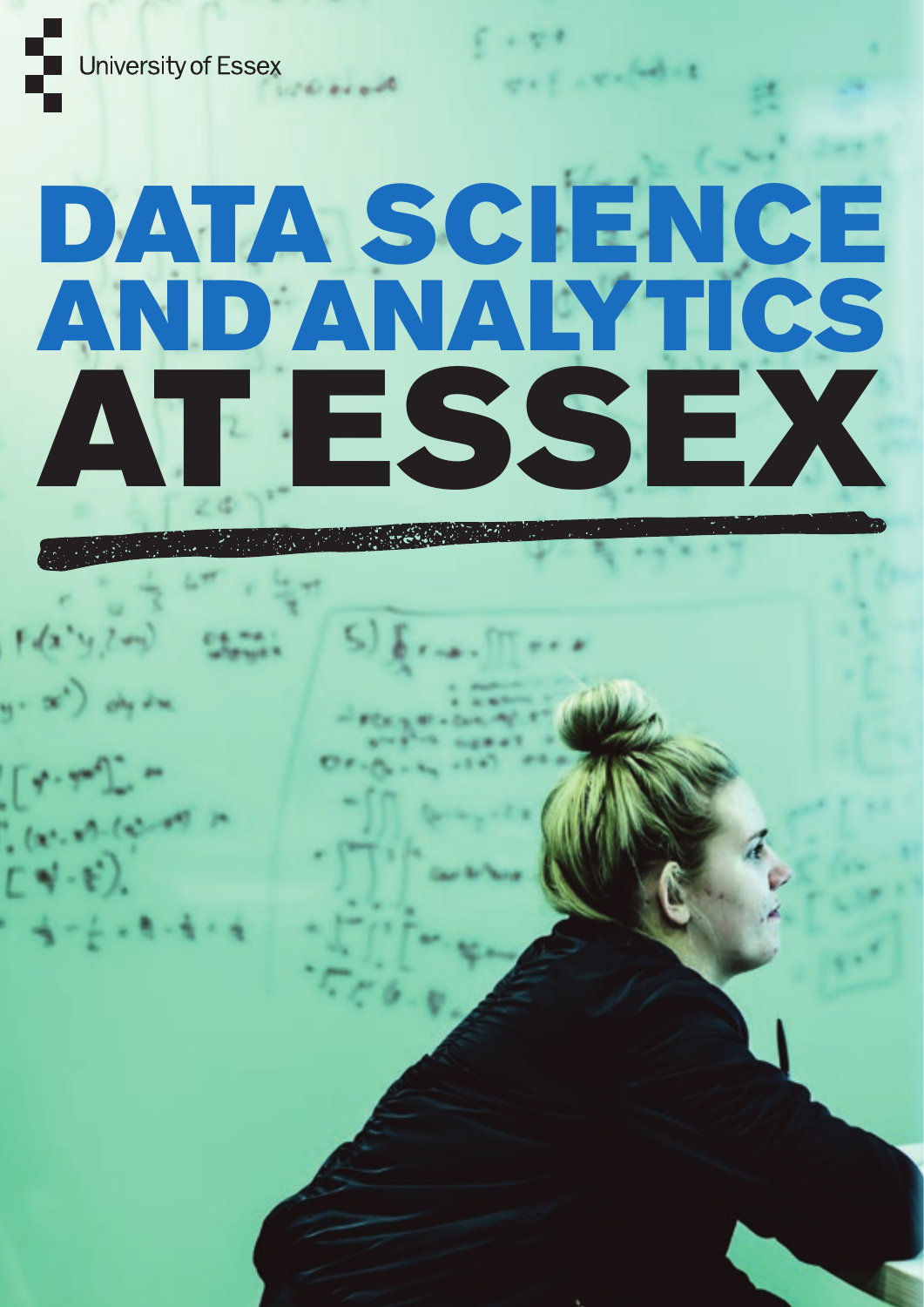Modern technologies are constantly changing and reshaping the way we interact with the world and each other. The speed at which individuals, businesses, organisations and governments are generating data is increasing at an unprecedented rate.

Making sense of all this data, deriving new insights and supporting better decisions requires not just new methods and techniques, but also posing smarter questions. We look beyond the hype and focus on the real challenges, opportunities, commercialisation and social use of data.

Our Department of Mathematical Sciences and School of Computer Science and Electronic Engineering recently introduced two new courses: BSc Data Science and Analytics, and MSc Data Science. These courses cover modules from computer science and mathematics, introducing you to a range of mathematics and statistical topics as well as computing skills such as programming, software engineering, databases, data mining, web development, and artificial intelligence.

Our students have gone on to work for high-profile companies such as BT, EDS, IBM, Mondaq, Profusion, Royal Bank of Scotland, Accenture, Google and Force India F1.

## Our courses

- BSc Data Science and Analytics
- BSc Mathematics and Statistics
- BSc Mathematics with Computing

# Entry requirements

#### **A-levels: BBB, including Mathematics.**

Please note we are unable to accept A-level Use of Mathematics in place of A-level Mathematics.

### **IB: 30 points, including Higher Level Mathematics grade 5.**

We are also happy to consider a combination of separate IB Diploma Programmes at both Higher and Standard Level. Please note that Maths in the IB is not required if you have or above.

# Work with our industry experts

"Essex is a thriving University, ranked Top 25 overall and fourth for services and facilities spend per student in the UK (Times Good University Guide 2018). Students will be able to enjoy the use of new facilities such as our £13m STEM building and an innovative zero-carbon business school. Our new home, together with our industry partners, will help us to develop our outstanding performance on student employability. Mathematics at Essex recently scored 90% (DLHE 2016) and ranks fourth in the UK (Guardian University Guide 2018) for graduate employability."

#### **Professor Berthold Lausen**

Head of the Department of Mathematical Sciences, and President-Elect of the International Federation of Classification Societies (IFCS)

"In the developed world we are surrounded by computational technologies and data all the time, but in developing and transitioning countries these sorts of breakthroughs have not arrived yet. There is a lot of potential to use technology, data science, analytics and the power of big data to help these countries to create sustainable and self-reliant economies."

#### **Professor Maria Fasli**

Director of the Institute for Analytics and Data Science (IADS) at Essex, and UNESCO Chair in Analytics and Data Science

"Our School of Computer Science and Electronic Engineering prides itself on the quality of education we provide our students. In particular the applied nature of our courses, and the focus on creativity and imagination, provides an experience proven by our 92% graduate employability score (DLHE 2016), to be just what Industry wants."

**Professor Anthony Vickers** Head of the School of Computer Science and Electronic Engineering

## Thinking further ahead

We also offer a broad range of Masters degrees which may interest you in a few years' time.

- MSc Actuarial Science
- MSc Algorithmic Trading
- MSc Applied Economics and Data Analysis
- MSc Big Data and Text Analytics
- MSc Business Analytics
- MSc Computational Economics, Financial Markets and Policy
- MSc Computational Finance
- MSc Data Science
- MSc Economics and Econometrics
- MSc Finance and Data Analytics
- MSc Statistics
- MSc Statistics and Operational Research

Essex offers an Alumni Loyalty Discount, where you can save up to 33% off your Masters degree fee if you study for your undergraduate degree with us.